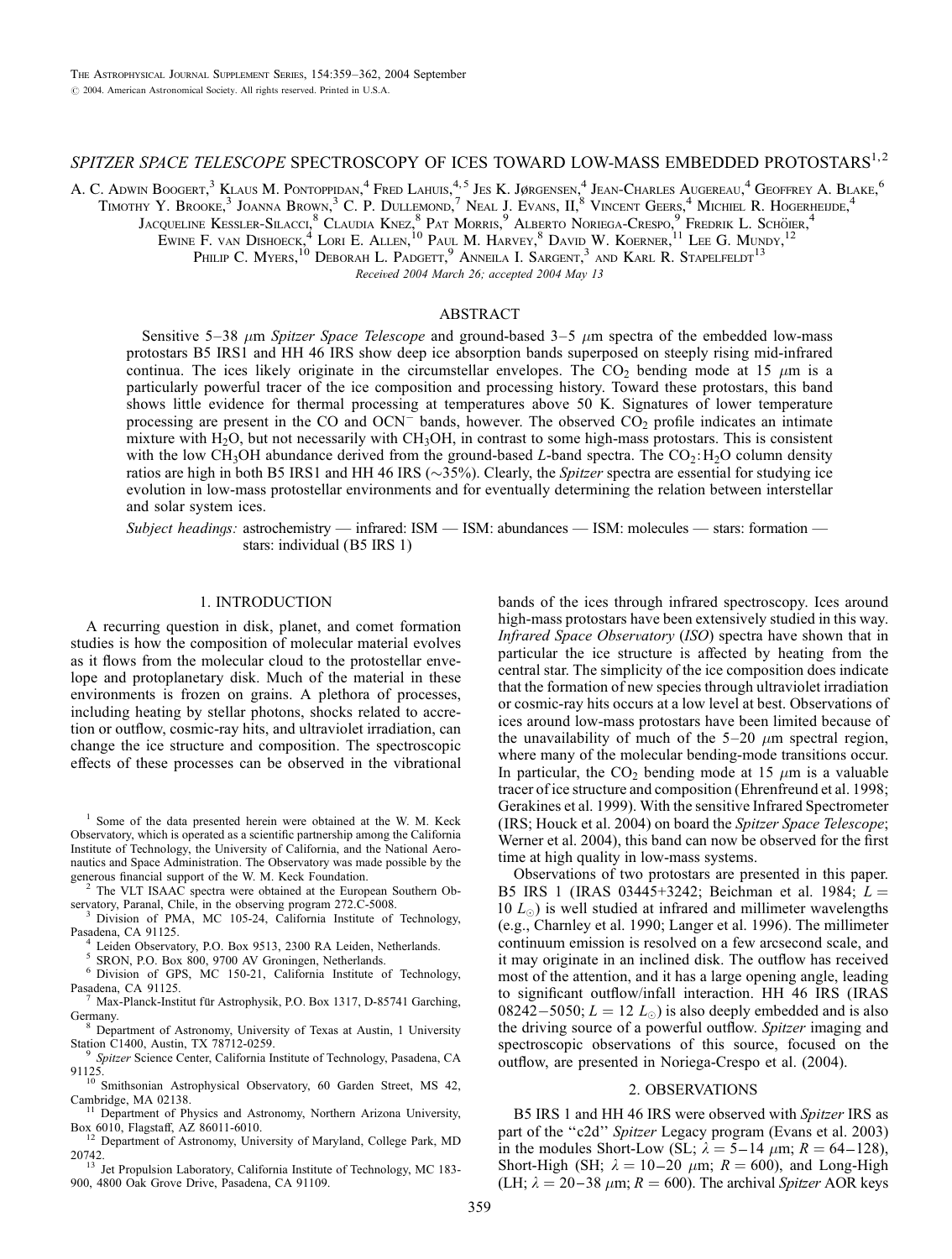

Fig. 1.—Combined Spitzer and ground-based L- and M-band spectroscopy of B5 IRS 1 (top; multiplied by factor of 5 for clarity) and HH 46 IRS (bottom). Identifications and possible identifications are indicated.

are 0005638912 (HH 46 IRS) and 0005635328 (B5 IRS 1) for Program ID (PID) 172. Both sources are well centered in all slits. The integration time was 28 s per module per source at 14 s ramps, except for SH, which has 24 s in total and 6 s ramps. The spectra were reduced with the IRS pipeline version 9.5 on 2004 March 10 at the Spitzer Science Center. Bad pixels were interpolated in the spectral domain in the twodimensional images before extracting one-dimensional spectra. Accurate wavelength calibration was assured using calibration tables available in 2004 May. For overlapping SH spectral orders, the poorly calibrated long-wavelength part of each order was removed. This is particularly important for obtaining a reliable profile of the  $CO<sub>2</sub>$  ice band at 15.2  $\mu$ m, where two orders overlap. HH 46 IRS was observed independently as an Early Release Observation (PID 1063, AOR key 0007130112; Noriega-Crespo et al. 2004). The data sets are in good agreement and were averaged. Finally, complementary ground-based observations were obtained. B5 IRS 1 was observed with Keck NIRSPEC (McLean et al. 1998) at  $R = 25,000$  in the M band and at  $R = 2000$  in the L band. Very Large Telescope ISAAC (Moorwood et al. 1999) L- and M-band spectra of HH 46 IRS were obtained at  $R = 600$  and 5000, respectively. The *Spitzer* and ground-based spectra were combined by scaling the ground-based data.

#### 3. RESULTS

The combined *Spitzer* and ground-based  $3-38 \mu m$  spectra of B5 IRS 1 and HH 46 IRS show steeply rising continua (Fig. 1). The continuum of HH 46 IRS is the steepest, with a 35/4  $\mu$ m flux ratio of 100, compared to 10 for B5 IRS 1. Numerous silicate and ice absorption features are superposed. The main ice constituents are  $H_2O$ ,  $CO_2$ , and CO. The well-known, yet unidentified, 3.47 and 6.85  $\mu$ m bands are present in both sources as well. Rarely seen before is a shallow absorption feature at 11.2  $\mu$ m in both sources. It may be related to refractory dust components, such as crystalline forsterite (Kessler-Silacci et al. 2004). In addition, HH 46 IRS, but not B5 IRS 1, shows absorption by  $CH_4$  and "XCN" (likely  $OCN^-$ ; van Broekhuizen et al. 2004). Finally, other ice features may be present in the  $5-10 \mu$ m region (NH<sub>3</sub>, HCOOH), but a dedicated analysis is

required to verify their reality. We focus on the band profiles and abundances of the main ice components and their relation to the 15  $\mu$ m CO<sub>2</sub> bands, discovered with Spitzer.

The  $CO<sub>2</sub>$  bending mode has rarely been observed toward low-mass protostars, and never at such high quality. It is blended with the short-wavelength wing of the silicate bending mode. The  $CO<sub>2</sub>$  band is put on an optical depth scale, assuming that the ''intrinsic'' profile of the silicate band is represented by the Galactic center source GC 3 (Chiar et al. 2000). For this a third-order polynomial is fitted to the wavelength regions 13.0–14.7 and 26.3–33.3  $\mu$ m. The resulting CO<sub>2</sub> bands look similar to those observed in other lines of sight (Fig. 2b); note in particular the presence of a long-wavelength wing extending to at least 16  $\mu$ m (Gerakines et al. 1999). Similar to the massive protostar NGC 7538 IRS 9 weak double ice crystallization peaks are observed at the bottom of the band in HH 46 IRS, but not in B5 IRS 1. Neither B5 IRS 1 nor HH 46 IRS show evidence for a third peak at  $15.38 \mu m$ , expected in  $CH<sub>3</sub>OH$  :  $CO<sub>2</sub>$  complex formation.

To place the interpretation of the  $CO<sub>2</sub>$  band within a larger perspective, ground-based observations of the 3.53  $\mu$ m CH<sub>3</sub>OH band and the 4.67  $\mu$ m band of solid CO are analyzed. The 3.53  $\mu$ m band is superposed on the wing of the strong 3.07  $\mu$ m  $H<sub>2</sub>O$  band and is locally blended with the unidentified 3.47  $\mu$ m band. Following Brooke et al. (1999), we derive the continuum and separate the CH<sub>3</sub>OH contribution. For comparison, spectra of the massive protostars W33A (Brooke et al. 1999) and NGC 7538 IRS 9 (Boogert et al. 2004) are analyzed as well. Hints of  $CH<sub>3</sub>OH$  are seen in both HH 46 IRS and B5 IRS 1 (Fig. 2a), resulting in column densities of 7% with respect to H2O, comparable to NGC 7538 IRS 9, but much less than W33A. For HH 46 IRS the detection of CH<sub>3</sub>OH is strengthened by the presence of a feature at 9.7  $\mu$ m in the bottom of the silicate band (Fig. 1). Both HH 46 IRS and B5 IRS 1 show prominent bands of solid CO at 4.67  $\mu$ m (Fig. 2d). The ratio between the central narrow CO component and the broad longwavelength wing, representing the column density ratio of volatile pure CO and CO mixed with less volatile  $H_2O$ , is a factor of 5 smaller in HH 46 IRS. In fact, the profile of HH 46 IRS is comparable to that of the massive protostar W33A. The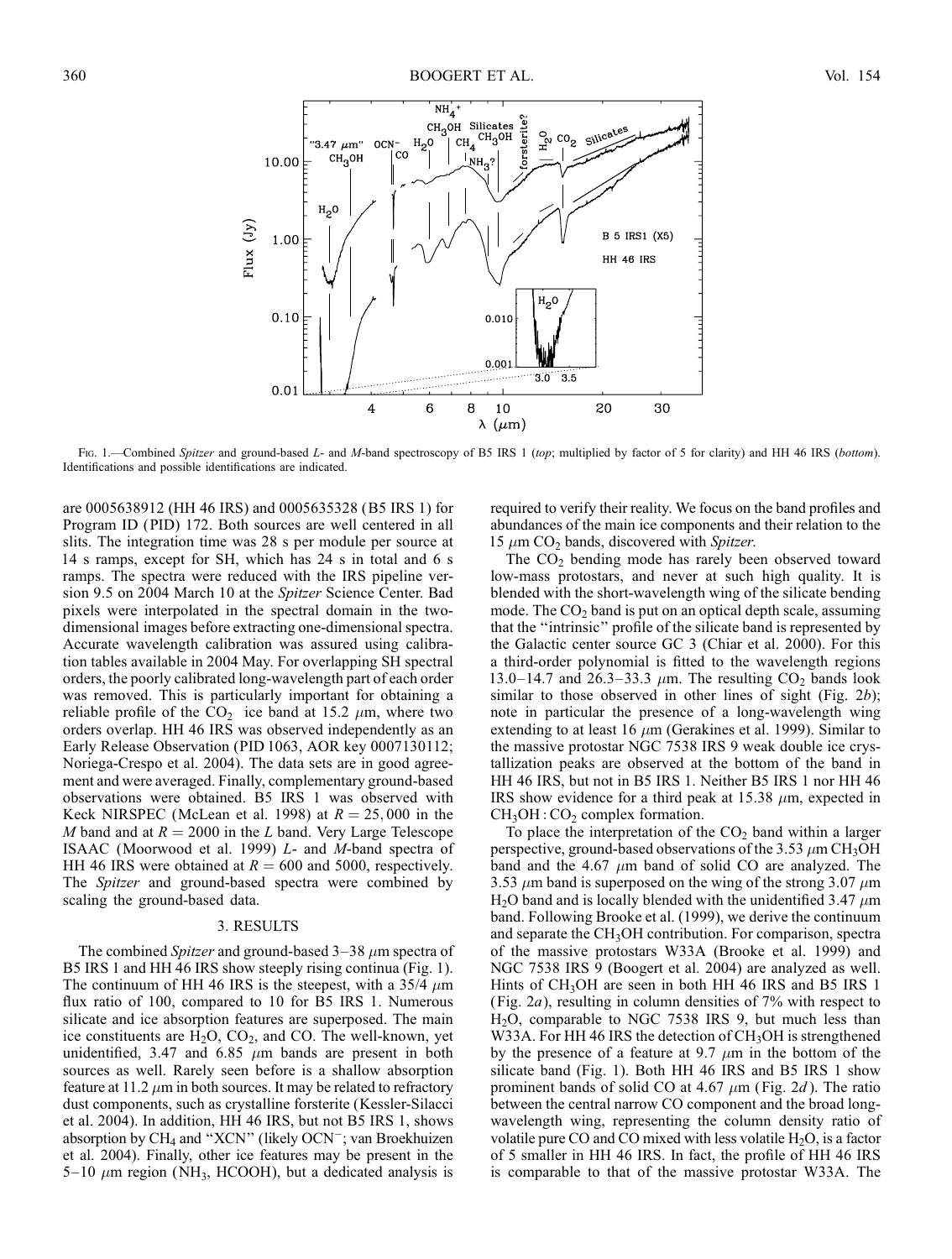

Fig. 2.—Solid CH<sub>3</sub>OH, CO<sub>2</sub>, and CO spectra of HH 46 IRS and B5 IRS 1 compared with the massive protostars NGC 7538 IRS 9 and W33A in each panel (top to bottom). The normalization factor is indicated in the right corner of each plot. (a) A laboratory pure CH<sub>3</sub>OH spectrum at  $T_{\text{lab}} = 10$  K (thick yellow line) to which is added a Gaussian (dashed line) to account for the underlying "3.47  $\mu$ m" absorption feature. The NGC 7538 IRS 9 and W33A data are from Boogert et al. (2004) and Brooke et al. (1999), respectively. (b) The CO<sub>2</sub> bending mode observed with Spitzer IRS (HH 46 IRS and B5 IRS 1) and ISO SWS (NGC 7538 IRS 9 and W33A). The thick yellow dashed line is the laboratory ice  $H_2O:CH_3OH:CO_2 = 0.84:0.92:1$ , and the solid thick, yellow line is a laboratory ice with reduced CH<sub>3</sub>OH content, H<sub>2</sub>O:CH<sub>3</sub>OH:CO<sub>2</sub> = 0.92: 0.29:1, both at T<sub>lab</sub> = 115 K. Only for W33A is an enhanced CH<sub>3</sub>OH:CO<sub>2</sub> ratio required, in agreement with the strong 3.53  $\mu$ m CH<sub>3</sub>OH feature in (a). (c) The CO<sub>2</sub> bending mode for the same sources as in (b), but now fitted with different laboratory spectra: a highly processed polar ice (T<sub>lab</sub> = 125 K; *red line*) in combination with an H<sub>2</sub>O-rich, CH<sub>3</sub>OH-deficient cold ice (T<sub>lab</sub> = 10 K; *blue line*). The sum of these two components is the thick yellow line. (d) The absorption band of solid CO observed with VLT ISAAC (HH 46 IRS), Keck NIRSPEC (B5 IRS 1 and NGC 7538 IRS 9), and ISO SWS (W33A). Narrow absorption lines are due to circumstellar gas-phase CO. The onset of the 4.62  $\mu$ m "XCN" band is seen in HH 46 IRS and W33A. Gaussian and Lorentzian fits to the apolar and polar CO components are indicated by blue and red lines (Pontoppidan et al. 2003b). The thick yellow line represents the combined fit, including the XCN band and a blueshifted CO component, which are not shown separately.

latter two sources also show a band at 4.62  $\mu$ m, most likely attributed to the OCN<sup>-</sup> ion. Relative to  $H_2O$ , the OCN<sup>-</sup> column density is comparable to (upper limits to) those of B5 IRS 1 and NGC 7538 IRS 9. Furthermore, the 4.67  $\mu$ m spectrum of B5 IRS 1 shows deep rovibrational gas-phase CO lines. The presence of gas-phase CO in HH 46 IRS is hard to assess because of telluric contamination. The intriguing differences and similarities between HH 46 IRS and B5 IRS 1, as well as compared to massive protostars, provide insight into the formation and evolution of interstellar and circumprotostellar ices.

Finally, column densities of the main ices, summarized in Table 1, are derived by dividing the integrated optical depth over the laboratory integrated band strength (e.g., Hudgins et al.

TABLE 1 Column Densities and Abundances

| <b>Quantity</b>                                | <b>B5 IRS 1</b> | HH 46  | $N7538/9^a$ | $W33A^b$ |
|------------------------------------------------|-----------------|--------|-------------|----------|
| $N(CO_2)/N(H_2O)$                              | 0.37            | 0.32   | 0.24        | 0.16     |
| $N({\rm CO-}p)/N({\rm H_2O})^c$                | 0.16            | 0.15   | 0.02        | 0.08     |
| $N({\rm CO}$ -np)/ $N({\rm H}_2{\rm O})^d$     | 0.27            | 0.05   | 0.14        | 0.03     |
| $N(CH_3OH)/N(H_2O)$                            | ${<}0.06$       | 0.07   | 0.07        | 0.22     |
| $N(OCN^{-})/N(H_2O)^e$                         | < 0.005         | 0.007  | 0.006       | 0.02     |
| $N(H_2O)$ (10 <sup>18</sup> cm <sup>-2</sup> ) | 2.2(0.3)        | 8.0    | 6.8         | 9.0      |
| $N(H_2O)/N_H$ (10 <sup>-5</sup> )              | 5.2             | 57     | 5.0         | 3.2      |
| $N_H$ (10 <sup>22</sup> cm <sup>-2</sup> )     | $4^{\rm f}$     | $14^1$ | 16          | 28       |

<sup>a</sup> Whittet et al. (1996) and references therein.<br>
<sup>b</sup> Gibb et al. (2000) and references therein.<br>
<sup>c</sup> Broad "polar" CO component, likely H<sub>2</sub>O mixture.<br>
<sup>d</sup> Broad "apolar" CO component, likely pure CO.<br>
<sup>e</sup> Using OCN<sup>-</sup>

1993). Note that the  $CO_2$ : H<sub>2</sub>O ratios toward B5 IRS 1 and HH 46 IRS are significantly larger than the average over many, mostly massive protostellar sight lines  $(0.17 \pm 0.03)$ ; Gerakines et al. 1999).

#### 4. DISCUSSION

#### 4.1. Evolution of Ices in Low-Mass Environments

The formation and evolution of interstellar ices is, in principle, strongly dependent on local conditions such as the atomic hydrogen and carbon density, the temperature, the cosmic-ray flux, the ultraviolet photon flux, and the presence of shocks. Thus, key issues are the location of the ices along the absorption line of sight and the relative contributions from foreground clouds, envelopes, and inclined disks. The continuous rise of both the B5 IRS 1 and HH 46 IRS spectral energy distributions (SEDs) between 3 and 40  $\mu$ m, as well as the detection of extended submillimeter emission in James Clerk Maxwell Telescope archive images, are in favor of envelope-dominated models. We established the properties of these envelopes using the approach of Jørgensen et al. (2002). Adopting optical constants for bare and ice-coated silicate grains (Ossenkopf & Henning 1994), the 2–2000  $\mu$ m SED and the depth of the observed superposed ice and silicate bands were self-consistently modeled. The SED and silicate band depth of B5 IRS 1 are well fitted by the envelope models, and a significant fraction of the ices has evaporated. In contrast to B5 IRS 1, the submillimeter/ far-infrared and mid-infrared Spitzer SED of HH 46 IRS cannot be simultaneously fitted. Possibly, this envelope is embedded in a larger scale, cold cloud not modeled within the framework of the simple spherical envelope.

Next we address the extent to which the ices in these envelopes have been processed. Several indicators are available. Laboratory experiments have shown that heating of ice